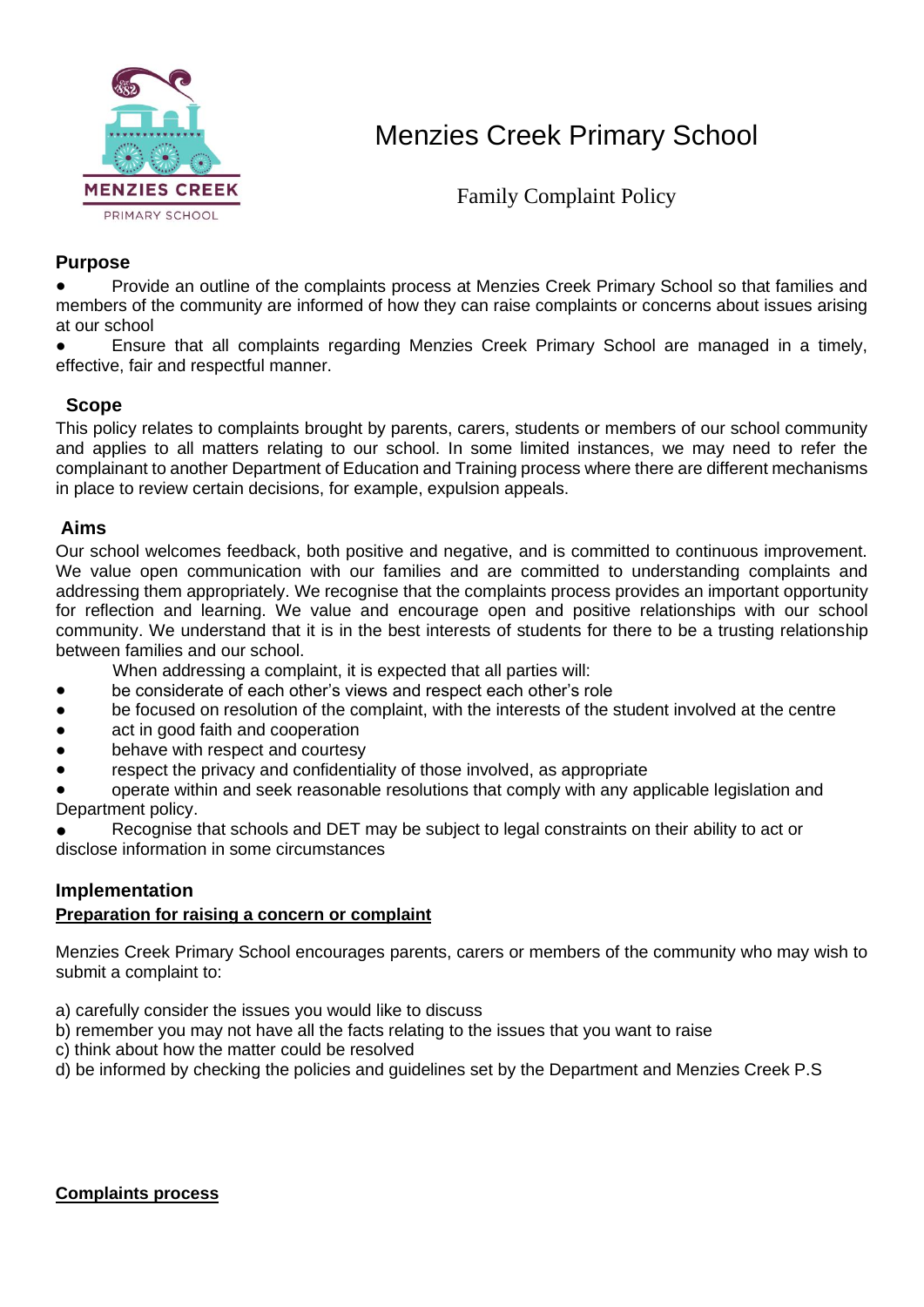

## Menzies Creek Primary School

Family Complaint Policy

Menzies Creek P.S is always happy to discuss with parents/carers and community members any concerns that they may have. Concerns in the first instance should be directed as per our Communication Tree ( see end of document).Where possible, school staff will work with you to ensure that your concerns are appropriately addressed.

Where concerns cannot be resolved in this way, parents or community members may wish to make a formal complaint to the Principal.

If you would like to make a formal complaint, in most cases, depending on the nature of the complaint raised, our school will first seek to understand the issues and will then convene a resolution meeting with the aim of resolving the complaint together. The following process will apply:

**1. Complaint received:** Please either email, telephone or arrange a meeting through the front office with the Principal, to outline your complaint so that we can fully understand what the issues are. We can discuss your complaint in a way that is convenient for you, whether in writing, in person or over the phone.

**2. Information gathering:** Depending on the issues raised in the complaint, the Principal, or nominee may need to gather further information to properly understand the situation. This process may also involve speaking to others to obtain details about the situation or the concerns raised.

**3. Response:** Where possible, a resolution meeting will be arranged with the Principal to discuss the complaint with the objective of reaching a resolution satisfactory to all parties. If after the resolution meeting we are unable to resolve the complaint together, we will work with you to produce a written summary of the complaint in the event you would like to take further action about it. In some circumstances, the Principal may determine that a resolution meeting would not be appropriate. In this situation, a response to the complaint will be provided in writing.

**4. Timelines:** Our school will acknowledge receipt of your complaint as soon as possible (usually within two school days) and will seek to resolve complaints in a timely manner. Depending on the complexity of the complaint, we may need some time to gather enough information to fully understand the circumstances of your complaint. We will endeavour to complete any necessary information gathering and hold a resolution meeting where appropriate within 10 working days of the complaint being raised. In situations where further time is required, we will consult with you and discuss any interim solutions to the dispute that can be put in place.